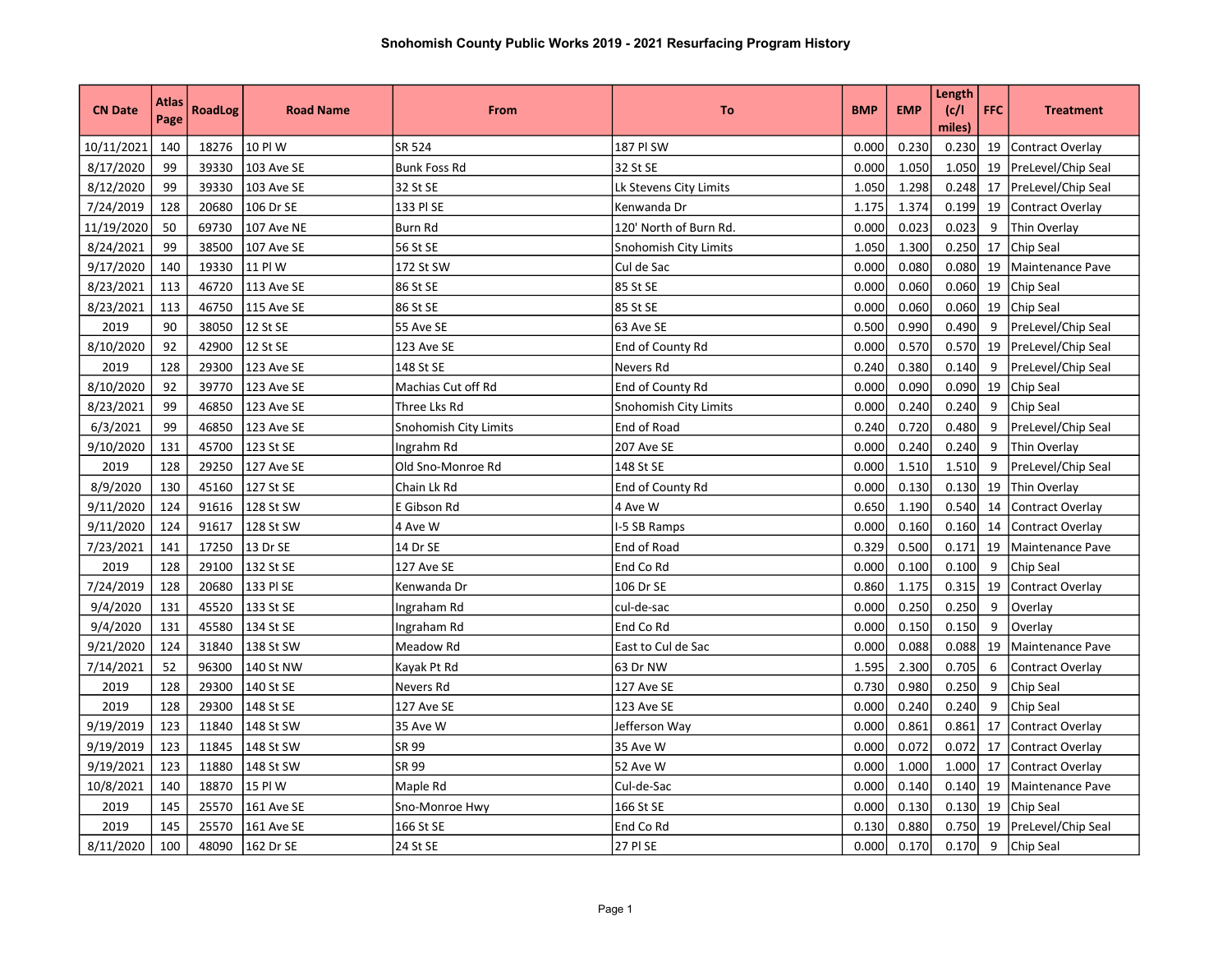| <b>CN Date</b> | Atlas<br>Page | <b>RoadLog</b> | <b>Road Name</b> | From                   | To                    | <b>BMP</b> | <b>EMP</b> | Length<br>(c/l)<br>miles) | <b>FFC</b>     | <b>Treatment</b>      |
|----------------|---------------|----------------|------------------|------------------------|-----------------------|------------|------------|---------------------------|----------------|-----------------------|
| 8/25/2020      | 100           | 47310          | 163 Ave SE       | Three Lks Rd           | Panther Lk Rd         | 0.000      | 0.860      | 0.860                     | 9              | Chip Seal             |
| 8/11/2020      | 100           | 48030          | 163 Dr SE        | Carlson Rd             | 24 St SE              | 0.000      | 0.250      | 0.250                     | 9              | Chip Seal             |
| 8/11/2020      | 100           | 48070          | 165 Dr SE        | 27 PI SE               | End of County Rd      | 0.000      | 0.110      | 0.110                     | 9              | Chip Seal             |
| 2019           | 145           | 25520          | 166 St SE        | 161 Ave SE             | End Co Rd             | 0.000      | 0.360      | 0.360                     | 9              | Chip Seal             |
| 8/19/2020      | 143           | 22390          | 168 St SE        | E. Interurban Blvrd    | SR <sub>9</sub>       | 0.320      | 0.520      | 0.200                     | 19             | Chip Seal             |
| 9/14/2020      | 143           | 22850          | 168 St SE        | Robinson Rd            | End Co Rd             | 0.270      | 0.510      | 0.240                     | 19             | Maintenance Pave      |
| 2019           | 101           | 47660          | 169 Ave SE       | 50 St SE               | Cul de Sac            | 0.150      | 0.230      | 0.080                     | 9              | Chip Seal             |
| 2019           | 145           | 25526          | 169 PI SE        | 161 Ave SE             | End Co Rd             | 0.000      | 0.163      | 0.163                     | 9              | Chip Seal             |
| 8/16/2019      | 101           | 94762          | 171 Ave SE       | Three Lks Rd           | 58th St SE            | 0.000      | 0.720      | 0.720                     | $\overline{7}$ | <b>Chip Seal</b>      |
| 2019           | 101           | 94761          | 171 Ave SE       | McAlister Rd           | Three Lks Rd          | 2.020      | 2.670      | 0.650                     | $\overline{7}$ | Chip Seal             |
| 8/24/2020      | 143           | 22460          | 172 St SE        | Broadway Ave           | Hwy 9                 | 0.000      | 0.860      | 0.860                     | 19             | <b>Chip Seal</b>      |
| 10/11/2021     | 141           | 18493          | 174 St SE        | 26 Dr SE               | 28 Ave SE             | 0.000      | 0.050      | 0.050                     | 19             | Contract Overlay      |
| 2019           | 101           | 47710          | 175 Ave SE       | 48 St SE               | End Co Rd             | 0.000      | 0.250      | 0.250                     | 9              | Chip Seal             |
| 10/11/2021     | 141           | 18495          | 175 St SE        | 26 Dr SE               | cul de sac            | 0.000      | 0.070      | 0.070                     | 19             | Contract Overlay      |
| 8/24/2020      | 143           | 22640          | 176 St SE        | 87 Ave SE              | Broadway Ave          | 0.000      | 0.500      | 0.500                     | 19             | Chip Seal             |
| 2019           | 101           | 47750          | 177 Ave SE       | 48 St SE               | End Co Rd             | 0.000      | 0.090      | 0.090                     | 9              | Chip Seal             |
| 9/3/2020       | 130           | 45230          | 179 Ave SE       | SR <sub>2</sub>        | 131 PI SE             | 0.000      | 0.910      | 0.910                     | 17             | PreLevel/Chip Seal    |
| 9/13/2021      | 140           | 18210          | 182 PI SW        | 2 PIW                  | Cul-de-Sac            | 0.050      | 0.130      | 0.080                     | 19             | Maintenance Pave      |
| 2019           | 101           | 48000          | 183 Ave SE       | 20 St SE               | S to End              | 0.509      | 0.813      | 0.304                     | 9              | Chip Seal             |
| 8/26/2020      | 101           | 48050          | 183 Ave SE       | Dubuque Rd             | Private Rd            | 0.000      | 0.500      | 0.500                     | 9              | PreLevel/Chip Seal    |
| 9/15/2021      | 140           | 18190          | 183 St SW        | North Rd               | Cul-de-Sac            | 0.000      | 0.130      | 0.130                     | 19             | Maintenance Pave      |
| 9/19/2021      | 140           | 18270          | 187 PI SW        | 10 PI W                | Cul de sac            | 0.000      | 0.190      | 0.190                     | 19             | Contract Overlay      |
| 10/11/2021     | 140           | 18274          | 187 PI SW        | 10 PI W                | Cul de sac            | 0.000      | 0.030      | 0.030                     | 19             | Contract Overlay      |
| 10/11/2021     | 140           | 18278          | 188 PI SW        | 10 PI W                | Cul de sac            | 0.000      | 0.060      | 0.060                     | 19             | Contract Overlay      |
| 2019           | 143           | 21300          | 188 St SE        | Broadway Ave           | Hwy 9                 | 0.200      | 1.260      | 1.060                     | 19             | <b>Chip Seal</b>      |
| 8/2/2019       | 141           | 17740          | 196 St SE        | 28 Dr SE               | 22 Ave SE             | 0.660      | 1.050      | 0.390                     | 17             | Contract Overlay - RC |
| 9/14/2021      | 140           | 18210          | 2 PIW            | 183 St SW              | 182 PI SW             | 0.000      | 0.050      | 0.050                     | 19             | Maintenance Pave      |
| 2019           | 94            | 48000          | 20 St SE         | Carlson Rd             | 183 Ave SE            | 0.000      | 0.509      | 0.509                     | 9              | Chip Seal             |
| 8/7/2020       | 91            | 94731          | 20 St SE         | Lk Stevens City Limits | 113 Ave SE            | 0.706      | 1.084      | 0.378                     | 16             | Chip Seal             |
| 8/7/2020       | 91            | 94731          | 20 St SE         | 113 Ave SE             | Williams Rd           | 1.084      | 1.660      | 0.576                     | 16             | <b>Chip Seal</b>      |
| 9/30/2020      | 143           | 21195          | 200 PI SE        | 99 Ave SE              | Cul de Sac            | 0.000      | 0.150      | 0.150                     | 19             | Maintenance Pave      |
| 9/1/2020       | 131           | 45530          | 203 Ave SE       | Brown Rd               | N to End of County Rd | 0.000      | 0.380      | 0.380                     | 9              | PreLevel/Chip Seal    |
| 9/10/2020      | 131           | 45700          | 207 Ave SE       | 123 St SE              | N to End of County Rd | 0.240      | 0.580      | 0.340                     | 9              | Thin Overlay          |
| 9/4/2020       | 131           | 45540          | 208 Ave SE       | 133 St SE              | cul-de-sac            | 0.000      | 0.090      | 0.090                     | 9              | Overlay               |
| 9/4/2020       | 131           | 45550          | 208 Dr SE        | 133 St SE              | cul-de-sac            | 0.000      | 0.030      | 0.030                     | 9              | Overlay               |
| 9/4/2020       | 131           | 45510          | 209 Ave SE       | 134 St SE              | 133 St SE             | 0.000      | 0.060      | 0.060                     | 9              | Overlay               |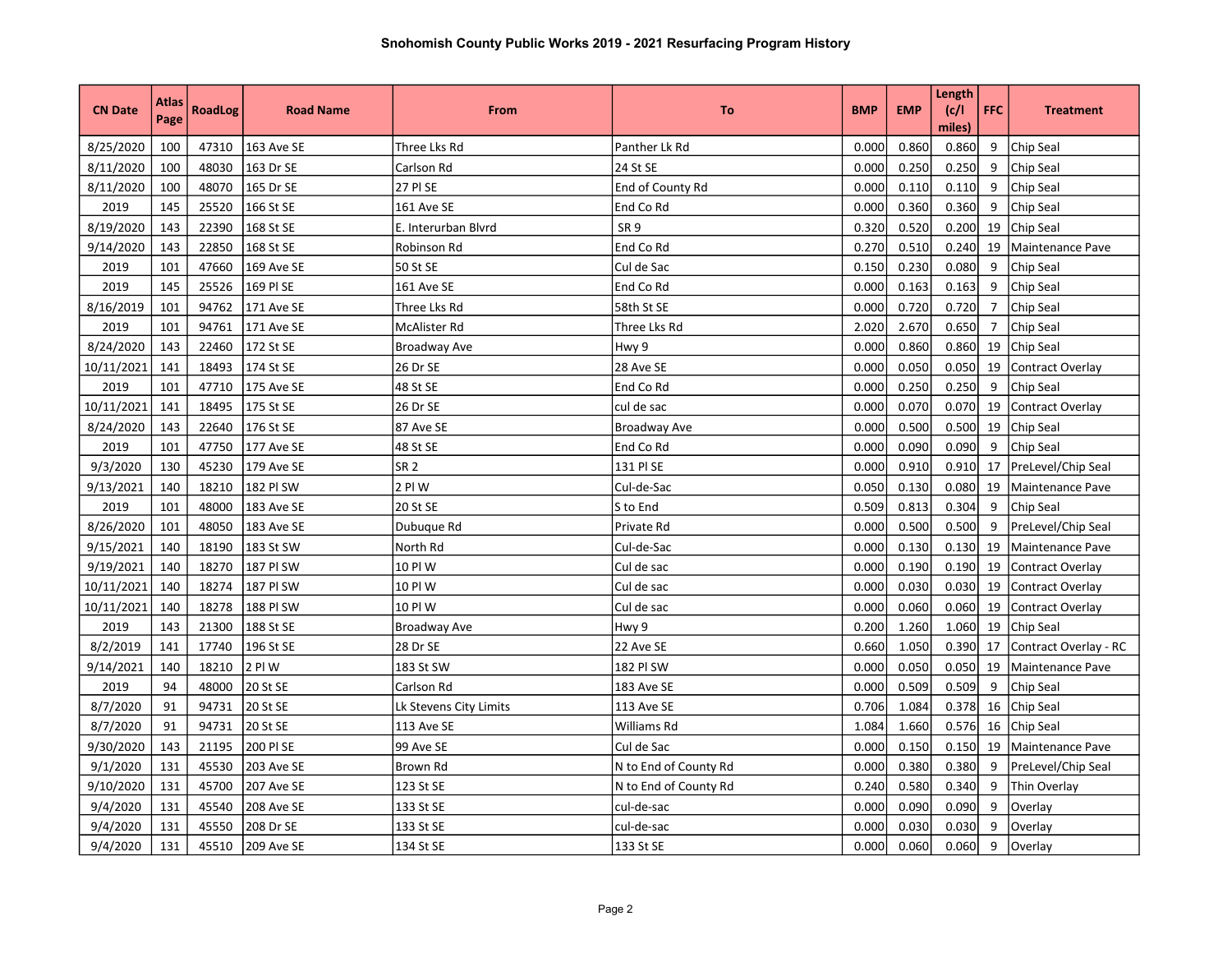| <b>CN Date</b> | Atlas<br>Page  | <b>RoadLog</b> | <b>Road Name</b>  | From                  | To                    | <b>BMP</b> | <b>EMP</b> | Length<br>(c/l)<br>miles) | <b>FFC</b> | <b>Treatment</b>     |
|----------------|----------------|----------------|-------------------|-----------------------|-----------------------|------------|------------|---------------------------|------------|----------------------|
| 9/4/2020       | 131            | 45560          | <b>210 Ave SE</b> | 133 St SE             | cul-de-sac            | 0.000      | 0.040      | 0.040                     | 9          | Overlay              |
| 8/5/2020       | 41             | 98931          | 228 St NE         | 107 Ave NE            | 123 Ave NE            | 1.910      | 2.930      | 1.020                     | 8          | PreLevel/Chip Seal   |
| 8/5/2020       | 41             | 98932          | 228 St NE         | 123 Ave NE            | Wallitner Rd          | 0.000      | 1.270      | 1.270                     | 8          | PreLevel/Chip Seal   |
| 9/8/2020       | 162            | 20030          | 235 St SE         | 75 Ave SE             | 77 Ave SE             | 0.000      | 0.120      | 0.120                     | 19         | Maintenance Pave     |
| 2019           | 162            | 20120          | 238 St SE         | Bostain Rd(75 Ave SE) | 79 Ave SE             | 0.000      | 0.250      | 0.250                     | 19         | Chip Seal            |
| 8/11/2020      | 100            | 48040          | 24 St SE          | 163 Dr SE             | 162 Dr SE             | 0.000      | 0.090      | 0.090                     | 9          | Chip Seal            |
| 8/11/2020      | 100            | 48040          | 24 St SE          | 162 Dr SE             | End of County Rd      | 0.090      | 0.128      | 0.038                     | 9          | Chip Seal            |
| 8/11/2020      | 100            | 48060          | 24 St SE          | 163 Dr SE             | End of County Rd      | 0.000      | 0.210      | 0.210                     | 9          | Chip Seal            |
| 2019           | 132            | 51610          | 243 Ave SE        | Old Owen Rd           | Florence Acres Rd     | 0.000      | 0.310      | 0.310                     | 19         | PreLevel/Chip Seal   |
| 8/11/2020      | 100            | 48090          | 27 PI SE          | 162 Dr SE             | End of County Rd      | 0.170      | 0.390      | 0.220                     | 9          | Chip Seal            |
| 10/11/2021     | 141            | 18493          | 28 Ave SE         | 174 St SE             | 176 St SE             | 0.050      | 0.140      | 0.090                     | 19         | Contract Overlay     |
| 10/11/2021     | 141            | 18497          | 28 Ave SE         | 174 St SE             | cul de sac            | 0.000      | 0.030      | 0.030                     | 19         | Contract Overlay     |
| 9/16/2021      | 140            | 8230           | 29 Ave W          | 204 St W              | Cul-de-Sac            | 0.000      | 0.033      | 0.033                     | 19         | Maintenance Pave     |
| 2019           | $\overline{4}$ | 97890          | 300 St NE         | Meridan               | 3 Ave NE              | 1.860      | 2.100      | 0.240                     |            | PreLevel/Chip Seal   |
| 2019           | 4              | 97891          | 300 St NE         | 3 Ave NE              | 15 Ave NE             | 0.000      | 0.730      | 0.730                     |            | PreLevel/Chip Seal   |
| 2019           | $\overline{4}$ | 97890          | 300 St NW         | Old 99 N              | <b>I5 NB Ramps</b>    | 0.000      | 0.170      | 0.170                     | 8          | PreLevel/Chip Seal   |
| 2019           | $\overline{a}$ | 97890          | 300 St NW         | <b>I5 NB Ramps</b>    | English Grade Rd      | 0.170      | 1.050      | 0.880                     | 8          | PreLevel/Chip Seal   |
| 2019           | $\overline{4}$ | 97890          | 300 St NW         | English Grade Rd      | Meridan               | 1.048      | 1.860      | 0.812                     | 8          | PreLevel/Chip Seal   |
| 8/12/2021      | 15             | 84260          | 311 St NE         | 365 Dr NE             | E to End              | 0.430      | 0.690      | 0.260                     | 9          | Chip Seal            |
| 8/12/2020      | 99             | 39500          | 32 St SE          | 103 Ave SE            | Hwy 9                 | 0.000      | 0.410      | 0.410                     | 19         | <b>Chip Seal</b>     |
| 10/12/2020     | 139            | 08385          | 32nd Ave W        | 202 St SW             | Cul-de-sac            | 0.000      | 0.080      | 0.080                     | 19         | Maintenance Pave     |
| 8/12/2021      | 15             | 84210          | 365 Dr NE         | 367 Ave NE            | W to End              | 0.000      | 0.160      | 0.160                     | 9          | PreLevel/Chip Seal   |
| 8/12/2021      | 15             | 84260          | 365 Dr NE         | <b>367 Ave NE</b>     | 311 St NE             | 0.240      | 0.430      | 0.190                     | 9          | Chip Seal            |
| 8/12/2021      | 15             | 84260          | 367 Ave NE        | Swede Heaven Rd       | 365 Dr NE             | 0.000      | 0.240      | 0.240                     | 9          | Chip Seal            |
| 8/12/2021      | 15             | 84310          | 370 Ave NE        | 311 St NE             | N to End              | 0.000      | 0.250      | 0.250                     | 9          | Chip Seal            |
| 8/13/2021      | 15             | 84330          | 374 Dr NE         | Swede Heaven Rd       | Swede Heaven Rd       | 0.000      | 0.320      | 0.320                     | 9          | Chip Seal            |
| 7/2/2021       | 38             | 70950          | 4 Ave NW          | Old 99                | 236 St NE             | 0.000      | 1.580      | 1.580                     | 9          | Maintenance Pave     |
| 10/16/2020     | 111            | 33161          | 41 Dr SE          | 114 PI SE             | Cul de Sac            | 0.000      | 0.037      | 0.037                     | 19         | Maintenance Pave     |
| 2019           | 101            | 47680          | 48 St SE          | 171 Ave SE            | End Co Rd             | 0.000      | 0.500      | 0.500                     | 9          | PreLevel/Chip Seal   |
| 2019           | 90             | 37900          | 49 Ave SE         | Riverside Ave         | S to End              | 0.070      | 0.180      | 0.110                     | 9          | Chip Seal            |
| 2019           | 101            | 47660          | 50 St SE          | 171 Ave SE            | 169 Ave SE            | 0.000      | 0.150      | 0.150                     | 9          | Chip Seal            |
| 2019           | 90             | 37950          | 51 Ave SE         | <b>Riverside Ave</b>  | Homeacres Rd          | 0.000      | 0.320      | 0.320                     | 9          | PreLevel/Chip Seal   |
| 5/28/2021      | 98             | 38590          | 52 St SE          | 91 Ave SE             | 96 Dr SE              | 0.360      | 0.660      | 0.300                     | 19         | PreLevel/Chip Seal   |
| 5/26/2021      | 99             | 39336          | 52 St SE          | 99 Ave SE             | End of Road           | 0.000      | 0.490      | 0.490                     | 19         | PreLevel/Chip Seal   |
| 5/26/2021      | 98             | 38900          | 52 St SE          | 99 Ave SE             | End of Road           | 1.210      | 1.240      | 0.030                     | 19         | Maintenance Pave     |
| 8/24/2020      | 96             |                | 93715 52 St SE    | Fobes Rd              | Snohomish City Limits | 1.440      | 1.657      |                           |            | $0.217$ 17 Chip Seal |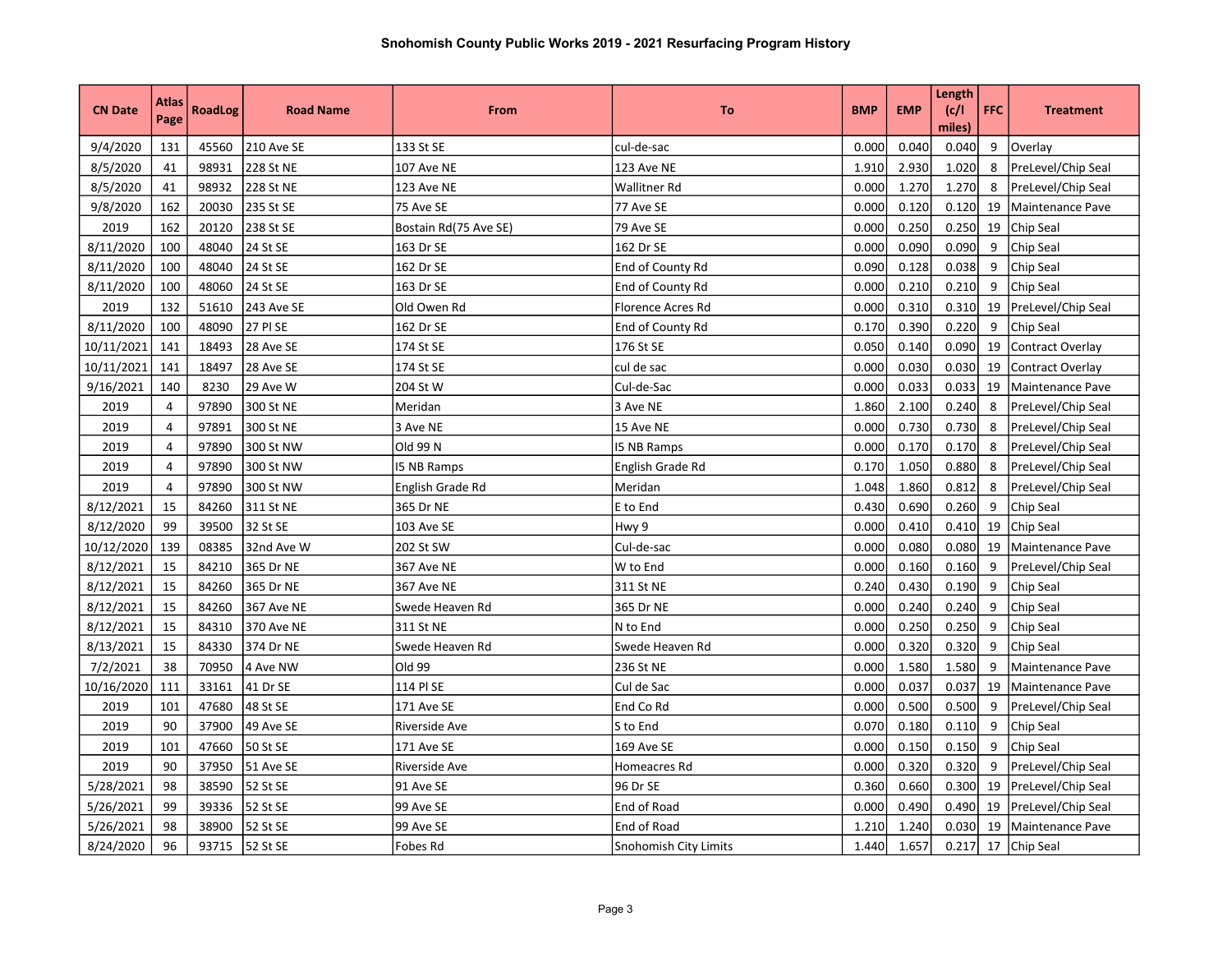|                | <b>Atlas</b> |                |                      |                                     |                                  |            |            | Length          |                |                         |
|----------------|--------------|----------------|----------------------|-------------------------------------|----------------------------------|------------|------------|-----------------|----------------|-------------------------|
| <b>CN Date</b> | Page         | <b>RoadLog</b> | <b>Road Name</b>     | From                                | <b>To</b>                        | <b>BMP</b> | <b>EMP</b> | (c/1)<br>miles) | <b>FFC</b>     | <b>Treatment</b>        |
| 2019           | 90           | 38050          | 55 Ave SE            | 20 Ave SE                           | 12 St SE                         | 0.000      | 0.500      | 0.500           | 9              | PreLevel/Chip Seal      |
| 8/24/2021      | 99           | 38500          | 56 St SE             | Snohomish City Limits               | 107 Ave SE                       | 0.619      | 1.050      | 0.431           | 17             | Chip Seal               |
| 2019           | 98           | 36900          | 60 St SE             | Foster Slough Rd                    | 83 Ave SE                        | 0.000      | 1.020      | 1.020           |                | 17   PreLevel/Chip Seal |
| 2019           | 97           | 93712          | 60 St SE             | Homeacres Rd                        | Foster Slough Rd                 | 0.000      | 0.860      | 0.860           | 17             | PreLevel/Chip Seal      |
| 2019           | 90           | 38150          | 61 Ave SE            | 12 St SE                            | N to End                         | 0.000      | 0.160      | 0.160           | 9              | Chip Seal               |
| 2019           | 90           | 38050          | 63 Ave SE            | 12 St SE                            | N to End                         | 0.990      | 1.560      | 0.570           | 9              | PreLevel/Chip Seal      |
| 2019           | 97           | 93715          | 66 Ave SE            | 60 St SE                            | Skipley Rd                       | 0.000      | 0.310      | 0.310           |                | 17 PreLevel/Chip Seal   |
| 2019           | 112          | 35700          | 72 St SE             | Snohomish City Limits               | 83 Ave SE                        | 1.074      | 1.420      | 0.346           |                | 17 PreLevel/Chip Seal   |
| 2019           | 112          | 35600          | 76 St SE             | 85 Ave SE                           | 83 Ave SE                        | 0.000      | 0.110      | 0.110           | 19             | Chip Seal               |
| 9/21/2021      | 84           | 42290          | 77 Dr NE             | Soper Hill Rd                       | End of County Rd                 | 0.000      | 0.090      | 0.090           | 19             | Maintenance Pave        |
| 10/12/2021     | 67           | 60120          | 77 St NE             | 27 Ave NE                           | 31 Ave NE                        | 0.000      | 0.245      | 0.245           | 19             | Maintenance Pave        |
| 9/20/2021      | 84           | 42250          | 79 Ave NE            | Soper Hill Rd                       | End of County Rd                 | 0.990      | 1.250      | 0.260           | 19             | Maintenance Pave        |
| 2019           | 112          | 35600          | 83 Ave SE            | 76 St SE                            | 72 St SE                         | 0.110      | 0.370      | 0.260           | 19             | <b>Chip Seal</b>        |
| 2019           | 112          | 35600          | 83 Ave SE            | 72 St SE                            | Fobes Rd                         | 0.370      | 1.590      | 1.220           | 17             | PreLevel/Chip Seal      |
| 2019           | 98           | 38357          | 83 Ave SE            | Fobes Rd                            | 52 St SE                         | 0.000      | 0.010      | 0.010           | $\overline{7}$ | Chip Seal               |
| 2019           | 98           | 38405          | 83 Ave SE            | 52 St SE                            | End                              | 0.000      | 0.510      | 0.510           | 19             | PreLevel/Chip Seal      |
| 9/28/2020      | 70           | 96857          | 84 St NE             | 99 Ave NE                           | 131 Ave NE                       | 0.630      | 2.650      | 2.020           | 6              | Contract Overlay        |
| 2019           | 112          | 35350          | 85 Ave SE            | Riverveiw Rd                        | N to End                         | 0.000      | 1.330      | 1.330           | 19             | Chip Seal               |
| 6/1/2021       | 113          | 46720          | 85 St SE             | 113 Ave SE                          | End of Road                      | 0.060      | 0.210      | 0.150           |                | 19 PreLevel/Chip Seal   |
| 6/8/2021       | 113          | 46700          | 86 St SE             | Bridge 304                          | End of Road                      | 0.240      | 0.550      | 0.310           |                | 19 PreLevel/Chip Seal   |
| 2019           | 112          | 35750          | 87 Ave SE            | 72 St SE                            | N to End                         | 0.000      | 0.200      | 0.200           |                | 19 PreLevel/Chip Seal   |
| 8/24/2020      | 143          | 22590          | 87 Ave SE            | 180 St SE                           | End of County Rd                 | 0.000      | 0.330      |                 |                | 0.330 19 Chip Seal      |
| 5/28/2021      | 98           | 38590          | 91 Ave SE            | 50 St SE                            | 52 St SE                         | 0.250      | 0.360      | 0.110           |                | 19   PreLevel/Chip Seal |
| 8/24/2021      | 98           | 38590          | 96 Dr SE             | 52 St SE                            | 56 St SE                         | 0.660      | 0.940      | 0.280           |                | 19 Chip Seal            |
| 5/26/2021      | 99           | 38900          | 99 Ave SE            | Snohomish City Limits               | 52 St SE                         | 0.977      | 1.170      | 0.193           |                | 19 PreLevel/Chip Seal   |
| 9/11/2020      | 124          | 91616          | Airport Rd           | Home Depot Ent                      | E Gibson Rd                      | 0.080      | 0.650      | 0.570           |                | 14 Contract Overlay     |
| 8/7/2020       | 40           | 98931          | Arlington Heights Rd | SR 530                              | Jordan Rd                        | 0.000      | 0.940      | 0.940           | $\overline{7}$ | PreLevel/Chip Seal      |
| 8/7/2020       | 40           | 98931          | Arlington Heights Rd | Jordan RD                           | 107 Ave NE                       | 0.940      | 1.910      | 0.970           | 8              | PreLevel/Chip Seal      |
| 9/14/2021      | 140          | 08810          | Ash Way              | 260 ft N of Alder Way               | Lynnwood C/L                     | 0.261      | 1.103      | 0.842           | 17             | Contract Overlay        |
| 9/3/2021       | 124          | 90545          | Ash Way              | 80' S of 153 Pl SW (Pvt) (CN Joint) | 195' N of Madison Way (CN Joint) | 0.692      | 0.847      | 0.155           | 17             | Contract Overlay        |
| 9/3/2021       | 124          | 90545          | Ash Way              | 148 St SW                           | E Gibson Rd                      | 1.133      | 2.375      | 1.242           | 17             | Contract Overlay        |
| 9/22/2020      | 98           | 94000          | <b>Bickford Ave</b>  | 79 ft NW of 83 Ave SE (WSDOT R/W)   | Snohomish City Limits            | 0.635      | 0.770      | 0.135           | 16             | Maintenance Pave        |
| 10/19/2020     | 140          | 17600          | Bing Rd              | N. Damson Rd                        | End of County Rd                 | 0.000      | 0.295      | 0.295           | 19             | Maintenance Pave        |
| 9/2/2020       | 131          | 45500          | <b>Brown Rd</b>      | Ingrahm Rd                          | Chain Lk Rd                      | 0.000      | 0.970      | 0.970           | 9              | PreLevel/Chip Seal      |
| 6/4/2021       | 99           | 39290          | <b>Bunk Foss Rd</b>  | 99 Ave SE                           | Old Machias Rd                   | 0.210      | 1.200      | 0.990           |                | 17 PreLevel/Chip Seal   |
| 10/8/2020      | 50           | 96866          | lBurn Rd             | 107 Ave NE                          | 95 Ave NE                        | 5.470      | 6.560      | 1.090           | 6              | Thin Overlay            |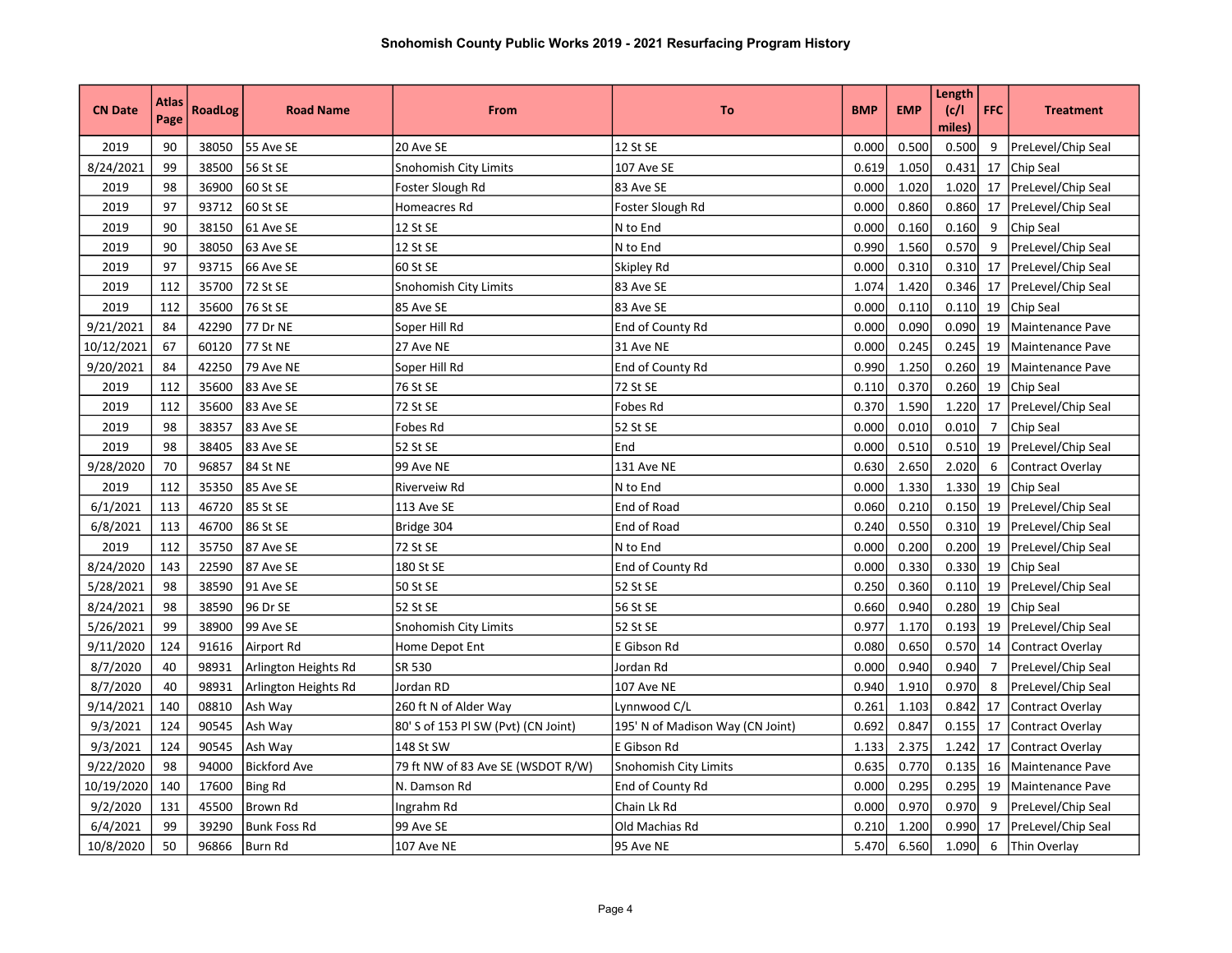| <b>CN Date</b> | <b>Atlas</b><br>Page | <b>RoadLog</b> | <b>Road Name</b>         | From                                   | To                          | <b>BMP</b> | <b>EMP</b> | Length<br> c/1 <br>miles) | <b>FFC</b>     | <b>Treatment</b>        |
|----------------|----------------------|----------------|--------------------------|----------------------------------------|-----------------------------|------------|------------|---------------------------|----------------|-------------------------|
| 9/10/2021      | 131                  | 50700          | Calhoun Rd               | Monroe City Limits                     | Monroe City Limits          | 0.025      | 0.115      | 0.090                     | 19             | Maintenance Pave        |
| 9/10/2021      | 131                  | 50700          | Calhoun Rd               | <b>Rivmount Dr W</b>                   | 215 St SE                   | 0.235      | 0.747      | 0.512                     | 19             | <b>Maintenance Pave</b> |
| 2019           | 130                  | 45934          | Chain Lk / Trombley Rd Y | Trombley Rd                            | Chain Lk Rd                 | 0.000      | 0.010      | 0.010                     | 8              | PreLevel/Chip Seal      |
| 2019           | 130                  | 45150          | Chain Lk Rd              | 74' N of 197 Ave SE (Pvt) - City Limit | 130 PI SE                   | 1.687      | 1.834      | 0.147                     | 18             | PreLevel/Chip Seal      |
| 2019           | 130                  | 45150          | Chain Lk Rd              | 130 PI SE                              | 90 Degree Curve to W        | 1.834      | 3.253      | 1.419                     | 8              | PreLevel/Chip Seal      |
| 2019           | 130                  | 45150          | Chain Lk Rd              | 90 Degree Curve to W                   | Chain Lk Rd - Trombley Rd Y | 3.253      | 3.920      | 0.667                     | 8              | PreLevel/Chip Seal      |
| 2019           | 130                  | 45150          | Chain Lk Rd              | Chain Lk Rd - Trombley Rd Y            | Trombley Rd                 | 3.920      | 3.960      | 0.040                     | 9              | PreLevel/Chip Seal      |
| 2019           | 101                  | 94557          | Creswell Rd              | OK Mill Rd                             | Dubuque Rd                  | 0.000      | 1.350      | 1.350                     | $\overline{7}$ | PreLevel/Chip Seal      |
| 2019           | 153                  | 54230          | Dorman Rd                | Gold Bar City Limits                   | SE to End                   | 0.010      | 0.600      | 0.590                     | 9              | <b>Chip Seal</b>        |
| 2019           | 90                   | 37850          | Douglas Ave              | Riverside Ave                          | 20 Ave SE                   | 0.370      | 0.630      | 0.260                     | 9              | PreLevel/Chip Seal      |
| 4/27/2021      | 144                  | 20800          | Downs Rd                 | Yew Way                                | Fales Rd                    | 0.000      | 0.879      | 0.879                     | 19             | PreLevel/Chip Seal      |
| 2019           | 99                   | 94755          | Dubuque Rd               | S. Machias Rd                          | 139 Ave SE                  | 0.000      | 1.550      | 1.550                     | 6              | PreLevel/Chip Seal      |
| 2019           | 100                  | 94754          | Dubuque Rd               | 139 Ave SE                             | 157 Ave SE (Pvt)            | 0.000      | 1.150      | 1.150                     | $7^{\circ}$    | PreLevel/Chip Seal      |
| 2019           | 101                  | 94754          | Dubuque Rd               | 157 Ave SE (Pvt)                       | 171 Ave SE                  | 1.150      | 2.010      | 0.860                     | $\overline{7}$ | PreLevel/Chip Seal      |
| 8/27/2020      | 101                  | 94752          | Dubuque Rd               | Creswell Rd                            | 211 Ave SE                  | 0.000      | 1.110      | 1.110                     | $\overline{7}$ | <b>Chip Seal</b>        |
| 8/27/2020      | 102                  | 94752          | Dubuque Rd               | 211 Ave SE                             | S LK Roesiger Rd            | 1.110      | 2.460      | 1.350                     | $\overline{7}$ | PreLevel/Chip Seal      |
| 8/28/2020      | 101                  | 94753          | Dubuque Rd               | 171 Ave SE                             | Creswell Rd                 | 0.000      | 1.440      | 1.440                     | $\overline{7}$ | PreLevel/Chip Seal      |
| 10/7/2021      | 99                   | 94755          | Dubuque Rd               | S. Machias Rd                          | 139 Ave SE                  | 0.000      | 1.550      | 1.550                     | 6              | Maintenance Pave        |
| 8/12/2021      | 15                   | 84170          | E Whitehorse Dr          | W Whitehorse Dr                        | Swede Heaven Rd             | 0.276      | 0.390      | 0.114                     | 9              | Chip Seal               |
| 8/19/2020      | 143                  | 22390          | E. Interurban Blvrd      | 172 St SE                              | 168 St SE                   | 0.000      | 0.320      | 0.320                     | 19             | <b>Chip Seal</b>        |
| 10/8/2021      | 110                  | 34386          | El Capitan Way           | Merchant Way                           | Monte Cristo Dr             | 0.090      | 0.110      | 0.020                     | 17             | Maintenance Pave        |
| 10/8/2021      | 110                  | 34386          | El Capitan Way           | Monte Cristo Way                       | El Capitan Way              | 0.110      | 0.150      | 0.040                     | 18             | Maintenance Pave        |
| 2019           | 131                  | 95784          | Florence Acres Rd        | Old Owen Rd                            | Wolf Lk Lane                | 0.000      | 0.610      | 0.610                     |                | 17 PreLevel/Chip Seal   |
| 2019           | 131                  | 95784          | Florence Acres Rd        | Wolf Lk Lane                           | Bridge 427                  | 0.610      | 1.630      | 1.020                     |                | 17 PreLevel/Chip Seal   |
| 2019           | 131                  | 95784          | Florence Acres Rd        | Bridge 427                             | 271 Ave SE                  | 1.630      | 3.080      | 1.450                     | $\overline{7}$ | PreLevel/Chip Seal      |
| 2019           | 131                  | 95784          | Florence Acres Rd        | 271 Ave SE                             | Woods Lk Rd                 | 3.080      | 4.090      | 1.010                     | 8              | PreLevel/Chip Seal      |
| 2019           | 98                   | 38350          | Fobes Rd                 | Snohomish City Limits                  | 83 Ave SE                   | 0.299      | 0.530      | 0.231                     | 19             | PreLevel/Chip Seal      |
| 2019           | 98                   | 38350          | Fobes Rd                 | 83 Ave SE                              | 52 St SE                    | 0.530      | 0.570      | 0.040                     | 17             | PreLevel/Chip Seal      |
| 2019           | 98                   | 38350          | <b>Fobes Rd</b>          | 52 St SE                               | Cul de sac                  | 0.570      | 1.820      | 1.250                     | 19             | <b>Chip Seal</b>        |
| 9/19/2019      | 124                  | 11711          | Gibson Rd                | Avondale Way                           | SR 99                       | 0.430      | 0.590      | 0.160                     | 17             | Contract Overlay        |
| 8/23/2021      | 99                   | 39335          | Glenwood Foss Rd         | 52 St SE                               | <b>End of Road</b>          | 0.000      | 0.100      | 0.100                     | 19             | <b>Chip Seal</b>        |
| 6/11/2021      | 12                   | 97912          | <b>Grandview Rd</b>      | SR <sub>9</sub>                        | 115 Ave NE                  | 0.000      | 5.510      | 5.510                     | 8              | Maintenance Pave        |
| 8/2/2019       | 141                  | 17740          | Grannis Rd               | 189 PI SE                              | 28 Dr SE                    | 0.106      | 0.660      | 0.554                     | 17             | Contract Overlay - RC   |
| 9/17/2020      | 97                   | 93713          | Home Acres Rd            | Bridge #3                              | 60 St SE                    | 2.540      | 3.140      | 0.600                     | 17             | Maintenance Pave        |
| 8/4/2020       | 42                   | 82500          | Jim Creek Rd             | Wallitner Rd                           | Ebey Mtn Rd                 | 0.000      | 1.260      | 1.260                     | 8              | PreLevel/Chip Seal      |
| 8/3/2020       | 42                   | 82500          | Jim Creek Rd             | Ebey Mtn Rd                            | Lk Riley Rd                 | 1.260      | 3.130      | 1.870                     | 8              | PreLevel/Chip Seal      |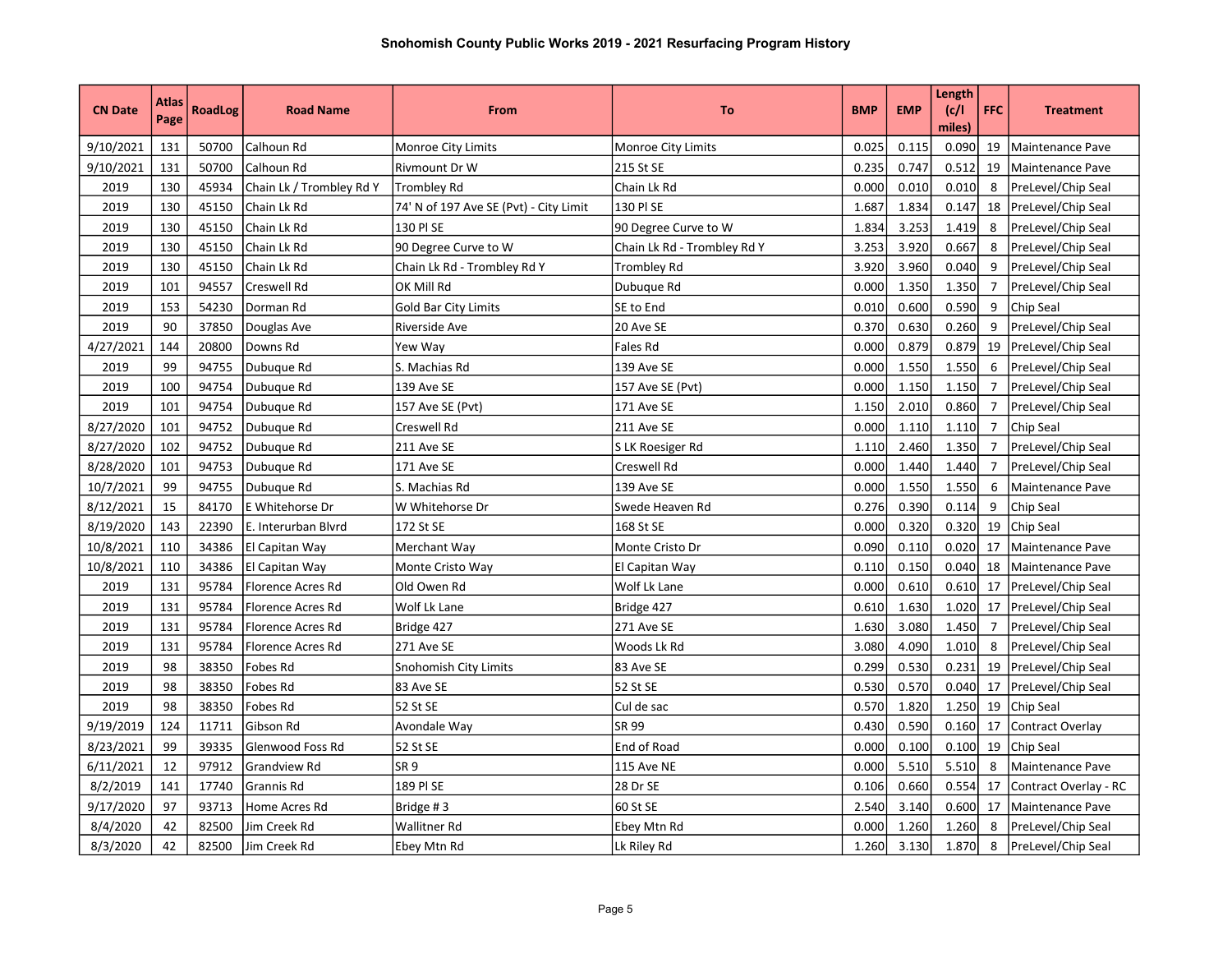|                | Atlas |                |                        |                                  |                                       |            |            | Length        |                |                    |
|----------------|-------|----------------|------------------------|----------------------------------|---------------------------------------|------------|------------|---------------|----------------|--------------------|
| <b>CN Date</b> | Page  | <b>RoadLog</b> | <b>Road Name</b>       | From                             | To                                    | <b>BMP</b> | <b>EMP</b> | c/1<br>miles) | <b>FFC</b>     | <b>Treatment</b>   |
| 8/3/2020       | 42    | 82500          | Jim Creek Rd           | Lk Riley Rd                      | End of County Rd                      | 3.130      | 4.000      | 0.870         | 8              | Chip Seal          |
| 8/19/2020      | 72    | 98929          | Jordan Rd              | <b>Granite Falls City Limits</b> | Bridge #87                            | 0.930      | 1.060      | 0.130         | 16             | Chip Seal          |
| 8/19/2020      | 72    | 98929          | Jordan Rd              | Bridge #87                       | Chappel Rd                            | 1.060      | 2.860      | 1.800         | 6              | PreLevel/Chip Seal |
| 8/18/2020      | 72    | 98929          | Jordan Rd              | Chappel Rd                       | 148 St NE                             | 2.860      | 4.170      | 1.310         | 7              | PreLevel/Chip Seal |
| 8/17/2020      | 72    | 98929          | Jordan Rd              | 148 St NE                        | 143 Ave NE                            | 4.170      | 5.990      | 1.820         | 7              | PreLevel/Chip Seal |
| 4/13/2021      | 51    | 98930          | Jordan Rd              | 143 Ave NE                       | 184 Ave NE                            | 0.000      | 1.530      | 1.530         | 7              | Maintenance Pave   |
| 4/30/2021      | 50    | 98930          | Jordan Rd              | 184 St NE                        | Br 42                                 | 1.530      | 3.357      | 1.827         |                | Maintenance Pave   |
| 7/14/2021      | 44    | 96300          | Kayak Pt Rd            | Marine Dr                        | 140 St NW                             | 0.000      | 1.595      | 1.595         | 6              | Contract Overlay   |
| 7/24/2019      | 128   | 20660          | Kenwanda Dr            | 133 PI SE                        | cul de sac                            | 0.000      | 0.164      | 0.164         | 19             | Contract Overlay   |
| 7/24/2019      | 128   | 20680          | Kenwanda Dr            | Connelly Rd                      | 133 PI SE                             | 0.000      | 0.860      | 0.860         | 19             | Contract Overlay   |
| 10/5/2020      | 124   | 30480          | Lakeveiw Rd            | 2 Ave W                          | Larch Way                             | 0.000      | 0.270      | 0.270         | 19             | Maintenance Pave   |
| 8/14/2019      | 158   | 07150          | Larch Way              | Poplar Way                       | Cypress Way                           | 0.653      | 1.684      | 1.031         | 16             | Contract Overlay   |
| 8/17/2021      | 37    | 96847          | Larson Rd              | Silvana Terrace                  | Pioneer Hwy                           | 0.250      | 1.120      | 0.870         | 8              | Maintenance Pave   |
| 8/10/2020      | 92    | 94733          | Machias Cut off Rd     | Lk Stevens City Limits           | Williams Rd                           | 0.592      | 1.043      | 0.451         | 17             | PreLevel/Chip Seal |
| 8/10/2020      | 92    | 94733          | Machias Cut off Rd     | Williams Rd                      | S Machias Rd                          | 1.043      | 1.275      | 0.232         | 16             | Chip Seal          |
| 10/15/2020     | 44    | 96831          | Marine Dr              | Lakewood Rd                      | Frank Waters Rd                       | 0.000      | 1.782      | 1.782         | 6              | Contract Overlay   |
| 8/22/2019      | 82    | 96829          | Marine Dr NE           | W end Bridge 420                 | 19 Ave NE                             | 0.612      | 1.102      | 0.490         | 16             | Contract Overlay   |
| 2019           | 153   | 54100          | May Creek Rd           | Rieter Rd                        | 429 Ave SE                            | 0.000      | 1.480      | 1.480         | 9              | PreLevel/Chip Seal |
| 10/8/2021      | 110   | 34409          | Monte Cristo Way       | El Capitan Way                   | Whitechuck Dr                         | 0.000      | 0.220      | 0.220         | 17             | Maintenance Pave   |
| 2019           |       | 98960          | Mtn Loop Hwy           | Masonic Park Rd                  | 0.12 mi. before Boardman Crk Br. #587 | 4.679      | 16.780     | 12.101        | 7              | PreLevel/Chip Seal |
| 7/22/2021      | 61    | 98960          | Mtn Loop Hwy           | 6.16 miles east of Lk22          | Dick Sperry Campground                | 19.340     | 21.100     | 1.760         | 7              | PreLevel/Chip Seal |
| 7/19/2021      | 61    | 98960          | Mtn Loop Hwy           | Dick Sperry Campground           | Whitton Ave                           | 21.100     | 22.430     | 1.330         | $\overline{7}$ | PreLevel/Chip Seal |
| 7/23/2021      | 61    | 98960          | Mtn Loop Hwy           | <b>Whitton Ave</b>               | Deer Creek Gate                       | 22.430     | 23.724     | 1.294         | $\overline{7}$ | PreLevel/Chip Seal |
| 8/11/2021      | 61    | 98960          | Mtn Loop Hwy           | Deer Creek Gate                  | .53 mi SE of Br 551                   | 23.724     | 26.730     | 3.006         | $\overline{7}$ | Chip Seal          |
| 8/11/2021      | 61    | 98960          | Mtn Loop Hwy           | .53 mi SE of Br 551              | 317' E Of USFS Boundry                | 26.730     | 29.000     | 2.270         | $\overline{7}$ | Chip Seal          |
| 8/11/2021      | 61    | 98960          | Mtn Loop Hwy           | 317' E Of USFS Boundry           | Monte Cristo Rd                       | 29.000     | 30.670     | 1.670         | $\overline{7}$ | Chip Seal          |
| 7/8/2021       | 61    | 98960          | Mtn Loop Hwy           | Masonic Park Rd                  | Green Mtn Rd                          | 6.000      | 7.165      | 1.165         | $\overline{7}$ | Maintenance Pave   |
| 2019           | 86    | 94780          | N. Machias Rd          | <b>Hwy 92</b>                    | <b>28 St NE</b>                       | 0.000      | 0.720      | 0.720         | 16             | PreLevel/Chip Seal |
| 2019           | 86    | 94780          | N. Machias Rd          | 28 St NE                         | <b>16 St NE</b>                       | 0.720      | 1.580      | 0.860         | 16             | PreLevel/Chip Seal |
| 2019           | 93    | 94781          | N. Machias Rd          | Machias Pit                      | S. Machias Rd                         | 0.570      | 1.120      | 0.550         | 16             | PreLevel/Chip Seal |
| 2019           | 128   | 29300          | Nevers Rd              | 123 Ave SE                       | 140 St SE                             | 0.380      | 0.730      | 0.350         | 9              | Chip Seal          |
| 2019           | 128   | 29360          | Nevers Rd              | Shorts School Rd                 | 123 Ave SE                            | 0.000      | 0.490      | 0.490         | 9              | Chip Seal          |
| 6/7/2021       | 99    | 46902          | Old Machias Rd         | S Machias Rd                     | Bunk Foss Rd                          | 0.000      | 0.600      | 0.600         | 19             | PreLevel/Chip Seal |
| 8/19/2021      | 99    | 46902          | Old Machias Rd         | <b>Bunk Foss Rd</b>              | End of Road                           | 0.600      | 0.720      | 0.120         | 19             | Chip Seal          |
| 5/20/2021      | 131   | 92666          | Old Owens Rd           | Monroe City Limits               | 253 Ave SE                            | 0.130      | 3.480      | 3.350         | 16             | Maintenance Pave   |
| 9/1/2020       | 117   | 52100          | <b>Old Pipeline Rd</b> | Bollenbaugh Hill Rd              | Woods Lk Rd                           | 0.000      | 2.76       | 2.760         | 9              | PreLevel/Chip Seal |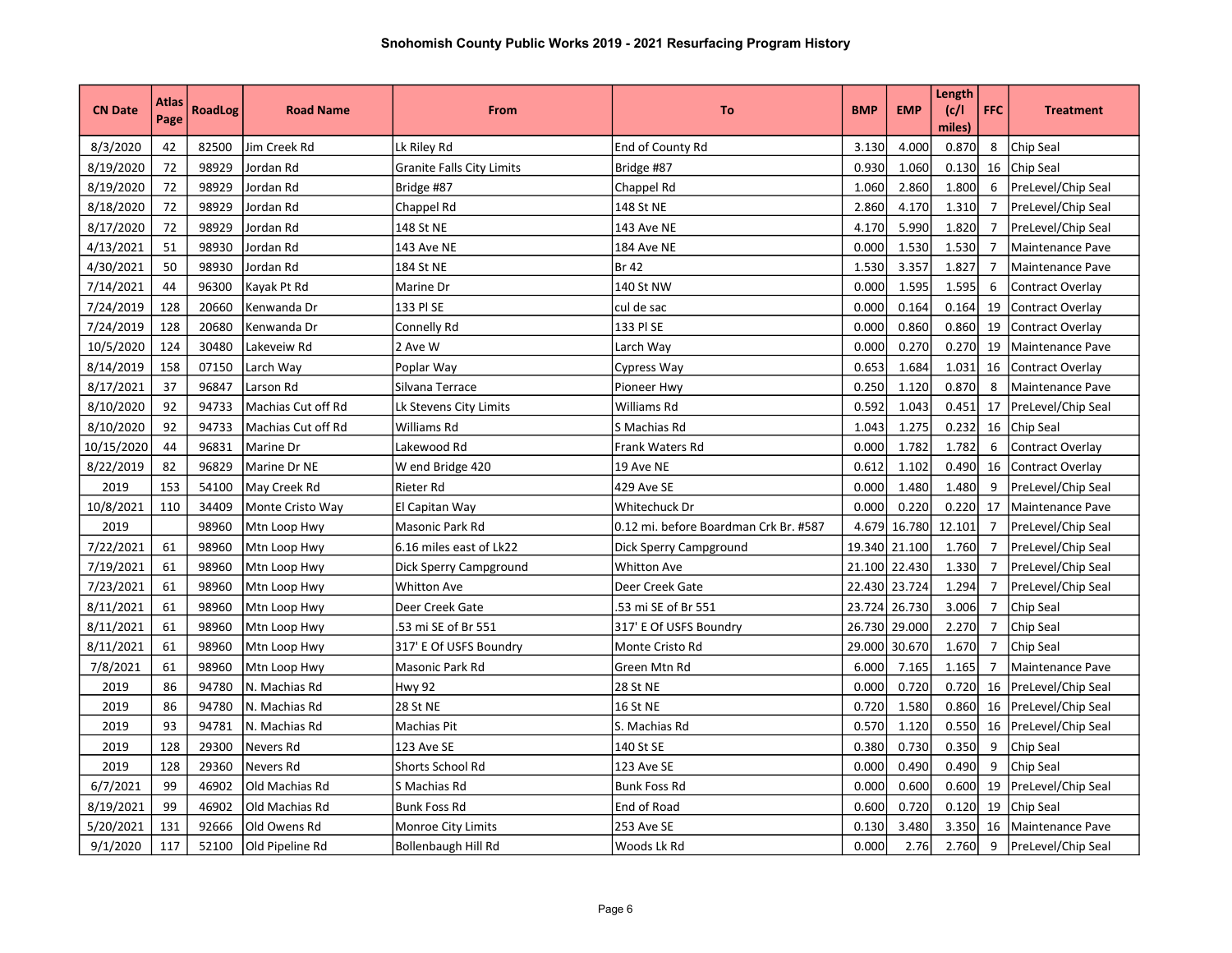| <b>CN Date</b> | Atlas<br>Page | <b>RoadLog</b> | <b>Road Name</b>     | From                        | To                       | <b>BMP</b> | <b>EMP</b> | Length<br>(c/l)<br>miles) | <b>FFC</b>     | <b>Treatment</b>          |
|----------------|---------------|----------------|----------------------|-----------------------------|--------------------------|------------|------------|---------------------------|----------------|---------------------------|
| 2019           | 145           | 25630          | Old Tester Rd        | Tester Rd                   | Park Gate                | 2.890      | 3.010      | 0.120                     | 9              | PreLevel/Chip Seal        |
| 2019           | 145           | 25660          | Old Tester Rd        | Tester Rd                   | End Co Rd                | 0.000      | 0.100      | 0.100                     | 9              | PreLevel/Chip Seal        |
| 6/2/2021       | 113           | 46810          | Orchard Ave          | Three Lks Rd                | Snohomish City Limits    | 0.000      | 0.570      | 0.570                     | 19             | <b>PreLevel/Chip Seal</b> |
| 9/23/2021      | 100           | 47310          | Panther Lk Rd        | Three Lks Rd                | Panther Lk Rd            | 0.000      | 0.860      | 0.860                     | 9              | Maintenance Pave          |
| 2019           | 162           | 92415          | Paradise Lk Rd       | SR 522                      | 99th Ave SE              | 0.000      | 0.649      | 0.649                     |                | 17   PreLevel/Chip Seal   |
| 2019           | 162           | 92415          | Paradise Lk Rd       | 99th Ave SE                 | Sno/King County Line     | 0.649      | 2.790      | 2.141                     |                | 17   PreLevel/Chip Seal   |
| 8/17/2021      | 37            | 97950          | Pioneer Hwy          | Hevly Rd                    | Larson Rd                | 2.110      | 2.650      | 0.540                     | $7^{\circ}$    | Maintenance Pave          |
| 8/17/2021      | 37            | 97950          | Pioneer Hwy          | Larsen Rd                   | 236 St NW                | 2.650      | 3.510      | 0.860                     | $\overline{7}$ | Maintenance Pave          |
| 2019           | 153           | 54500          | Rieter Rd            | <b>Austin Creek Culvert</b> | <b>DNR Access Gate</b>   | 3.690      | 4.345      | 0.655                     | 9              | PreLevel/Chip Seal        |
| 2019           | 153           | 54500          | Rieter Rd            | <b>Fish Hatchery</b>        | Austin Creek Culvert     | 2.450      | 3.690      | 1.240                     | 9              | PreLevel/Chip Seal        |
| 2019           | 153           | 54500          | Rieter Rd            | <b>DNR Access Gate</b>      | To RxR Tracks            | 4.345      | 6.301      | 1.956                     | 9              | PreLevel/Chip Seal        |
| 6/7/2021       | 99            | 46950          | Ritchey Rd           | Old Machias Rd              | S. Machias Rd            | 0.000      | 0.250      | 0.250                     | 17             | PreLevel/Chip Seal        |
| 2019           | 90            | 37850          | Riverside Ave        | 55 Ave SE                   | Douglas Ave              | 0.000      | 0.370      | 0.370                     | 9              | Chip Seal                 |
| 2019           | 90            | 37900          | Riverside Ave        | Douglas Ave                 | 49 Ave SE                | 0.000      | 0.070      | 0.070                     | 9              | Chip Seal                 |
| 9/3/2020       | 130           | 45230          | Robinhood Lane       | 131 PI SE                   | Trombley Rd              | 0.910      | 1.820      | 0.910                     | 17             | Chip Seal                 |
| 9/15/2020      | 143           | 22850          | Robinson Rd          | 164 St SE                   | 168 St SE                | 0.000      | 0.270      | 0.270                     | 19             | <b>Maintenance Pave</b>   |
| 9/3/2020       | 114           | 45320          | Roosevelt Rd         | Roosevelt Rd                | End                      | 0.000      | 0.170      | 0.170                     | 9              | Chip Seal                 |
| 8/12/2020      | 93            | 94782          | S Machias Rd         | OK Mill Rd                  | Machias Cut Off          | 0.000      | 1.110      | 1.110                     | 16             | PreLevel/Chip Seal        |
| 8/12/2020      | 93            | 94783          | S Machias Rd         | Machias Cut Off             | 28 St SE                 | 0.000      | 0.670      | 0.670                     | 16             | PreLevel/Chip Seal        |
| 10/7/2021      | 99            | 94783          | S. Machias Rd        | No Name                     | Dubuque Rd               | 0.670      | 1.210      | 0.540                     | 16             | Maintenance Pave          |
| 10/7/2021      | 99            | 94783          | S. Machias Rd        | Dubuque Rd                  | Ritchey Rd               | 1.210      | 2.240      | 1.030                     |                | 16 Maintenance Pave       |
| 2019           | 93            | 94781          | lS. Machias Rd       | N. Machias Rd               | OK Mill Rd               | 1.120      | 1.840      | 0.720                     |                | 16 PreLevel/Chip Seal     |
| 6/29/2021      | 88            | 85750          | Scherrer Rd          | Robe-Menzel Rd              | Bridge 436               | 0.000      | 1.100      | 1.100                     | 9              | PreLevel/Chip Seal        |
| 8/18/2021      | 88            | 85750          | Scherrer Rd          | Bridge 436                  | End of Road              | 1.100      | 1.270      | 0.170                     | 9              | Chip Seal                 |
| 6/1/2021       | 113           | 46770          | Sexton Rd            | 85 St SE                    | .23 miles N of Cairn St  | 0.000      | 0.440      | 0.440                     |                | 19 PreLevel/Chip Seal     |
| 6/9/2021       | 113           | 46770          | Sexton Rd            | .23 miles N of Cairns St    | .33 miles S of 3 Lks Rd  | 0.440      | 0.780      | 0.340                     |                | 19   PreLevel/Chip Seal   |
| 6/8/2021       | 113           | 46770          | Sexton Rd            | .33 miles S of 3 Lks Rd     | 3 Lks RD                 | 0.780      | 1.110      | 0.330                     |                | 19 PreLevel/Chip Seal     |
| 2019           | 128           | 29550          | Shorts School Rd     | Treosti Rd                  | End Co Rd                | 0.000      | 2.020      | 2.020                     | 9              | PreLevel/Chip Seal        |
| 7/8/2021       | 88            | 85930          | Skinner Rd           | Robe-Menzel Rd              | End of Road              | 0.000      | 0.580      | 0.580                     | 9              | PreLevel/Chip Seal        |
| 2019           | 98            | 93715          | Skipley Rd           | 66 Ave SE                   | Fobes Rd                 | 0.310      | 1.440      | 1.130                     | 17             | PreLevel/Chip Seal        |
| 9/1/2021       | 113           | 92665          | Snohomish-Monroe Hwy | Snohomish City Limits       | <b>Railroad Crossing</b> | 0.360      | 0.640      | 0.280                     | 17             | Chip Seal                 |
| 9/1/2021       | 113           | 92665          | Snohomish-Monroe Hwy | <b>Railroad Crossing</b>    | Treosti Rd               | 0.640      | 2.005      | 1.365                     | $\overline{7}$ | <b>Chip Seal</b>          |
| 6/10/2021      | 128           | 92665          | Snohomish-Monroe Hwy | Treosti Rd                  | 136 Dr SE                | 2.005      | 3.612      | 1.607                     | $\overline{7}$ | PreLevel/Chip Seal        |
| 6/10/2021      | 129           | 92665          | Snohomish-Monroe Hwy | 136 Dr SE                   | 163 Ave SE               | 3.612      | 6.148      | 2.536                     | $\overline{7}$ | PreLevel/Chip Seal        |
| 1/20/2021      | 134           | 95791          | Sultan Basin Rd      | Sultan City Limits          | 12805 Sultan Basin Rd    | 1.086      | 1.213      | 0.127                     | 18             | Maintenance Pave          |
| 8/12/2021      | 15            | 84150          | lSwede Heaven Rd     | SR 530                      | 383 Ave NE (pvt)         | 0.000      | 1.540      | 1.540                     | 9              | <b>Chip Seal</b>          |